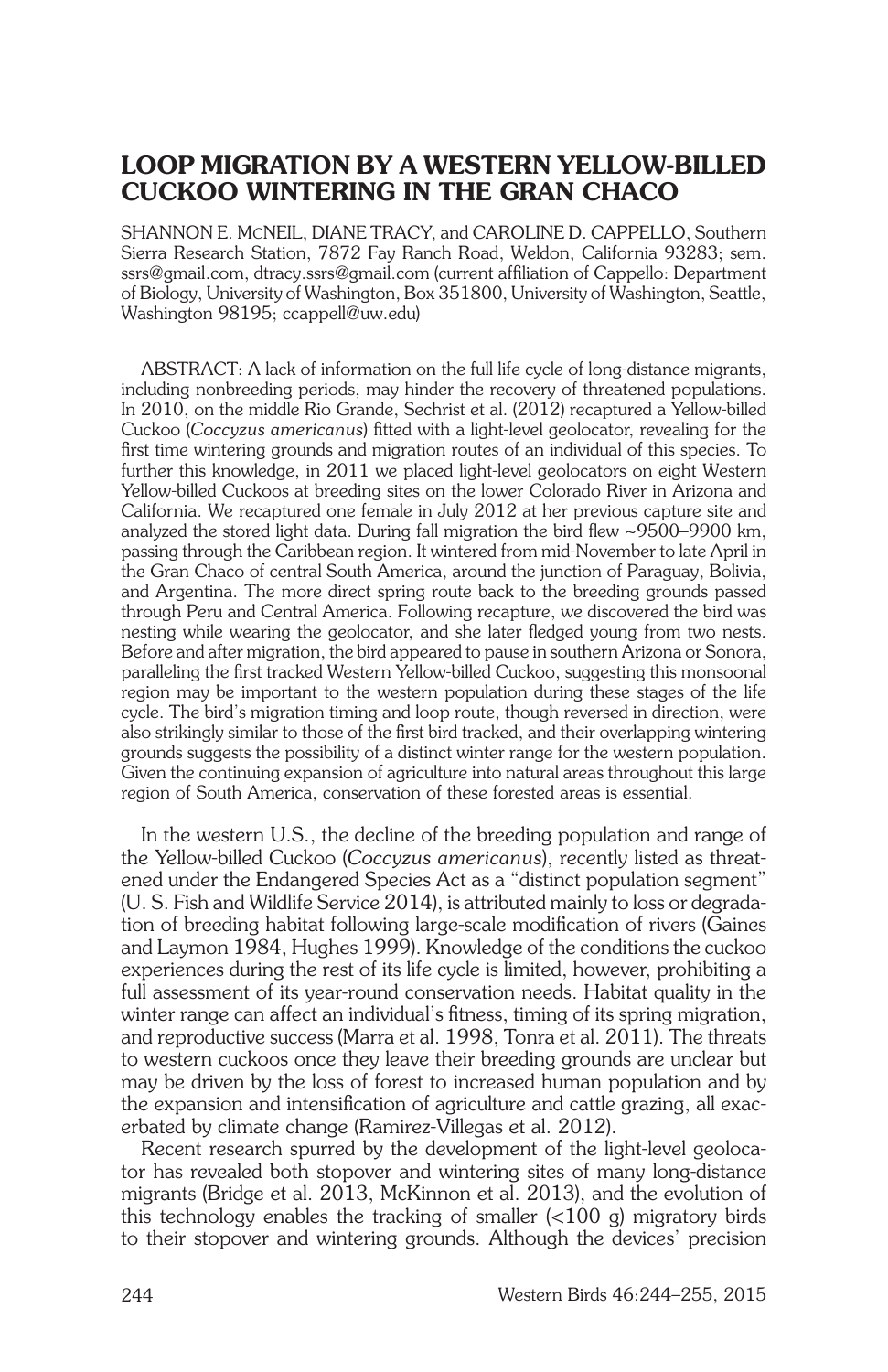remains rough, particularly in latitude (in forest, error averaging close to 200 km; Fudickar et al. 2012), geolocators can reliably be used to track the movements of long-distance migrants (Ryder et al. 2011). The tracking of sufficient numbers of Yellow-billed Cuckoos could reveal the species' migratory connectivity rangewide (Webster et al. 2002), including whether the western and eastern populations use separate migration corridors or wintering grounds, as found between distinct breeding populations of other species (Delmore et al. 2012). If the two populations are allopatric during the nonbreeding season, the decline of the western population may also be associated with greater rates of forest loss on its wintering grounds.

The first geolocator-carrying Yellow-billed Cuckoo to be tracked over one year was a female captured on the middle Rio Grande, New Mexico (Sechrist et al. 2012). The data revealed a post-breeding dispersal phase in northwest Mexico, fall migration through Mexico and Central America, wintering in central South America in the Gran Chaco region of Bolivia, Brazil, Paraguay, and Argentina, spring migration back to the breeding grounds via the Caribbean and Yucatan Peninsula, and a pre-breeding stop-over again in northwest Mexico. With the year-round movements of just one individual known, our objectives were to gain further understanding of western cuckoos' migration and wintering periods, including identifying the main areas used for wintering. This information may help to clarify the birds' risks year round.

## **METHODS**

Between mid-June and mid-August 2011, we captured, banded, and weighed 29 adult cuckoos at three riparian-forest-restoration sites managed under the Lower Colorado River Multi-Species Conservation Program (2004): Palo Verde Ecological Reserve, California (33.7° N, 114.5° W), Cibola Valley Conservation Area, Arizona (33.41° N, 114.66° W), and Cibola National Wildlife Refuge, Arizona (33.36° N, 114.69° W). We modified a targeted mist-net technique (Sogge et al. 2001), raising the top of the net to the height of the canopy (up to 12 m) to increase the likelihood of capture. We attached two to four stacked mist nets (each 2.6 m high, 9–18 m long, mesh 60 mm) between two canopy poles (Bat Conservation and Management, Inc.) placed in a vegetation gap and broadcast cuckoo vocalizations from portable speakers hidden on each side of the net. From each bird captured, we drew up to 40 µL of blood for molecular sexing (McNeil et al. 2012). We fitted eight that we knew or assumed were breeding on the basis of nest observations, proximity to nests, or residency with Mk20 ASLT geolocators (British Antarctic Survey), with light stalks 15 mm long angled at 30°. Following Rappole and Tipton (1991), we attached the geolocators to lower-back leg-loop harnesses made of 1 mm elastic cord weighing 1.1 g total (0.9 g geolocator plus 0.2 g cord attachment; 1.5–1.9% of the birds' total mass). We released the birds where captured, and the following breeding season we tried to recapture them at the same or adjacent sites to retrieve the geolocators.

We used BASTrak software to download and decompress geolocator data, and TransEdit to analyze the data (Fox 2010). We used a light threshold level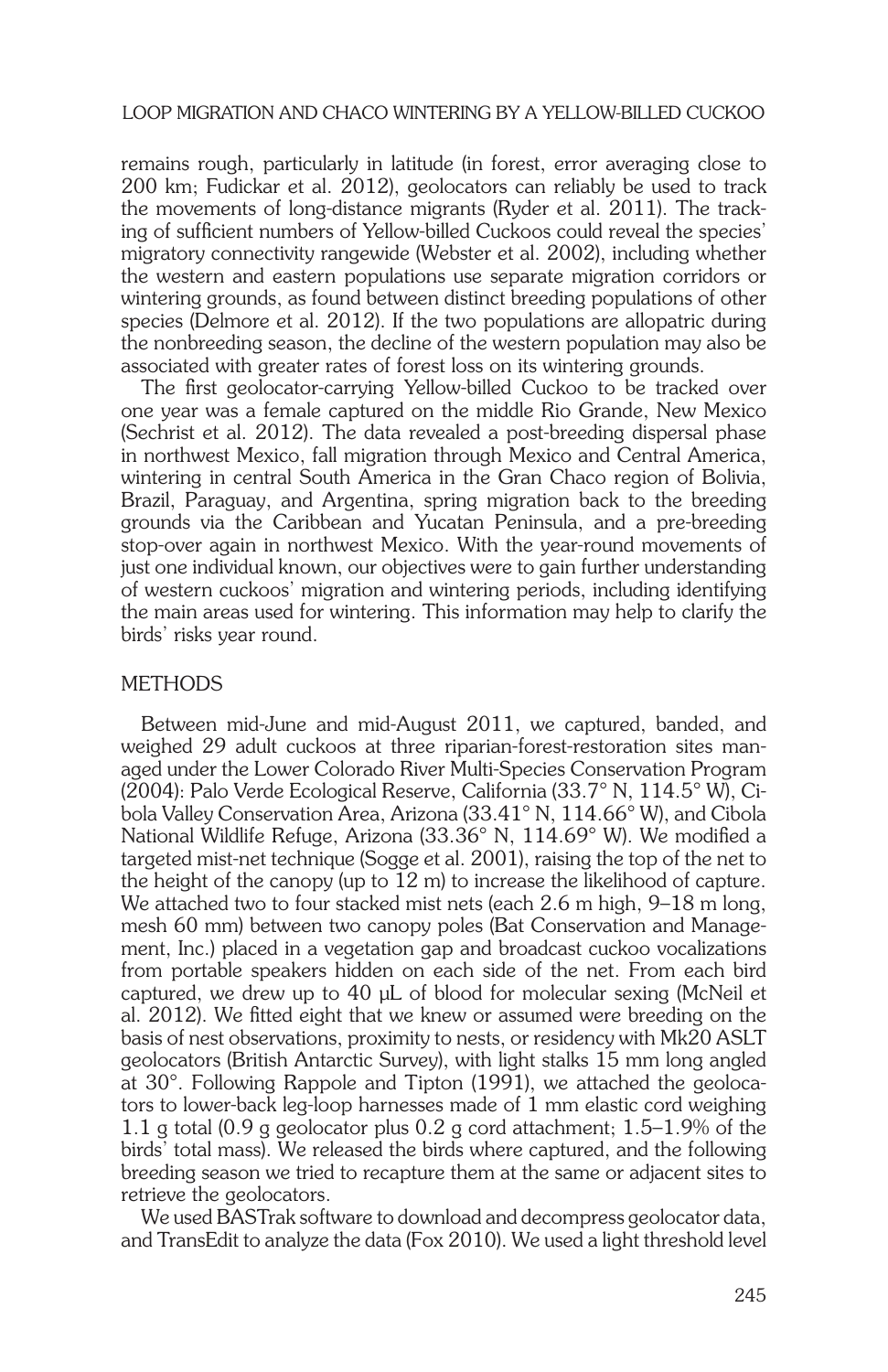of 2 to define sunrise and sunset, visually assessed each of these transitions, and rated the quality of the transitions on a scale of 0 to 9. Transitions lacking smooth curves (evidence the bird was in deep shade) received low scores. We then rejected transitions scoring less than 8. We also discounted clearly erroneous locations, such as those >1000 km apart within 12 hours or falling far off shore. We used a sun-elevation angle of –4.09°, which best calibrated to the capture location for the week after deployment (8–15 August 2011), thus assuming a similar degree of shading throughout the year. We used BirdTracker software (Fox 2010) to estimate latitude and longitude (datum WGS 84) at noon and midnight each day. Because Yellow-billed Cuckoos migrate at night (Crawford and Stevenson 1984), we compensated for longitudinal movement when estimating latitude (Fox 2010). For the periods within 15 days of the fall and spring equinoxes (23 September 2011 and 20 March 2012, respectively) when day length was similar everywhere, we inferred coordinates in longitude only. We estimated mean positional error by measuring the distance between calculated and known locations for the week after deployment and the week before recapture, when the bird was at the breeding site. We imported the locations into ArcMap 9.3 (ESRI) for visual assessment, and defined a buffer around pre- and post-breeding points and around winter points, the width equal to our mean positional error, to represent the areas of staging for migration and wintering, respectively.

## **RESULTS**

Of four males and four females fitted with geolocators in 2011, we recaptured one female on 17 July 2012 at the Palo Verde Ecological Reserve, at the same net location where initially captured on 7 August 2011. We failed to refind the other seven or any of the 21 other cuckoos banded but not fitted with geolocators. We removed the leg harness and geolocator and examined the bird thoroughly; she appeared healthy with no obvious ill effects from the harness. She weighed 64 g on recapture, 4 g heavier than when captured in 2011. We then fitted her with a tail-mounted radio transmitter (McNeil et al. 2013) and found her to be a week into nesting, about 230 m from the capture location. We radio-tracked her until 2 September, when we lost her signal and assumed she left the site. She nested three times in 2012, the first and last attempts successfully.

The geolocator generated 687 location points over 344 days between 7 August 2011 and 16 July 2012. We omitted 409 low-quality points (59.5%), including 114 (16.6%) near the equinoxes, when geolocation data are unreliable, and another 15 that were clearly erroneous (2.2%). This left 263 points (38.3%) with which we assessed the migration routes and winter range (Figures 1, 2). After the data from the first week of deployment (8–13 August) were calibrated to the capture location, the mean positional error during that week was 87.2 km (range 46.8–146.4 km, SD = 28.2 km, *n* = 11 points). Longitudinal error averaged 56.3 km (range 19.1–89.1 km,  $SD = 19.0$  km,  $n = 11$ ), and latitudinal error averaged 57.2 km (range 2.9–142.9 km,  $SD = 41.5$  km,  $n = 11$ ). The geolocator stopped recording data on removal so we were unable to calibrate it after retrieval. Because the bird was a week into nesting when recaptured, so presumably at or near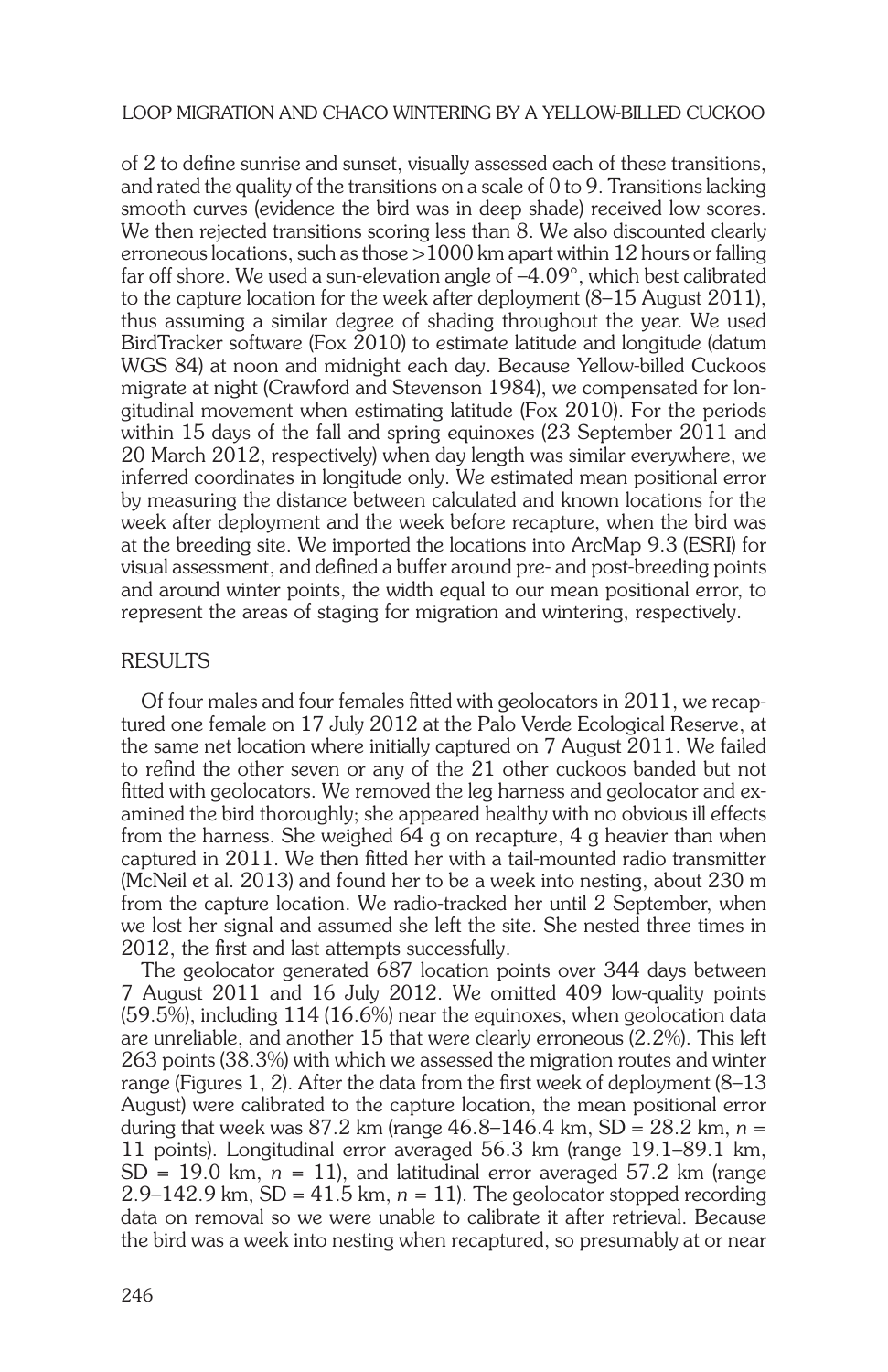

Figure 1. Estimated locations of a Western Yellow-billed Cuckoo from the lower Colorado River to/from central South America, 7 August 2011 to 17 July 2012. No latitude data are available for September 2011 because of the fall equinox; possible routes are shown as dashed arrows.

the nest the entire week, we compared the data from the week prior to recapture, 10–15 July 2012, to the location of her active nest. The mean distance between the estimated locations and the nest was 221.2 km (range 22.1–387.7 km, SD = 110 km, *n* = 10). We used this distance (221 km)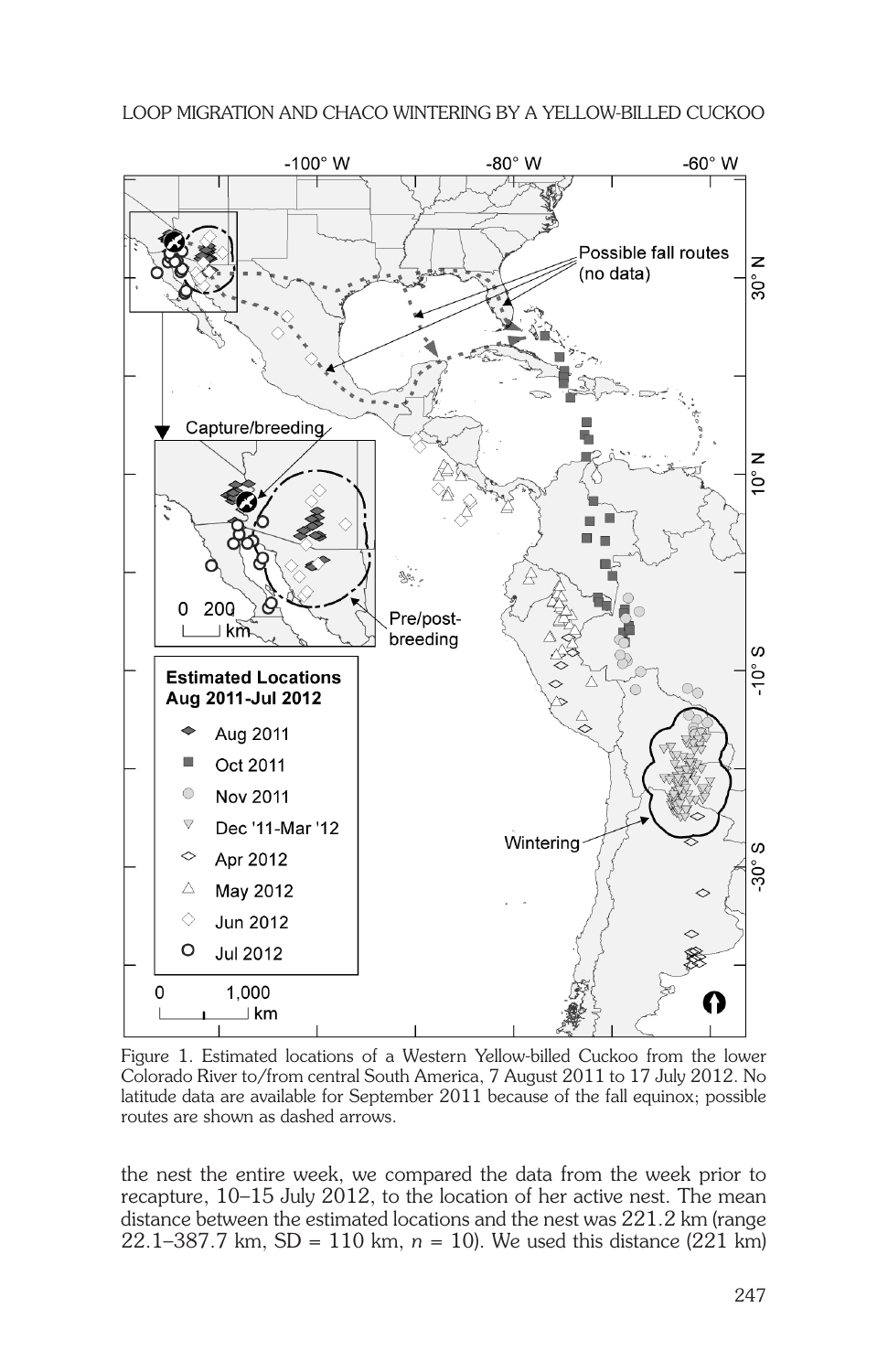

Figure 2. Comparison of migration routes, schedules, and wintering grounds of two Western Yellow-billed Cuckoos from the lower Colorado River (a) and the middle Rio Grande (b; data from Figure 2 in Sechrist et al. 2012). Points along the routes also coded as 1, capture/breeding location; 2, post-breeding, Aug–Sep, and pre-breeding, Jun; 3, fall migration, early Oct; 4, fall migration, mid-Oct; 5, winter range, Dec–Mar; 6, spring migration, late Apr; 7, spring migration. mid-May; 8, spring migration early Jun; 9, spring migration, mid-Jun.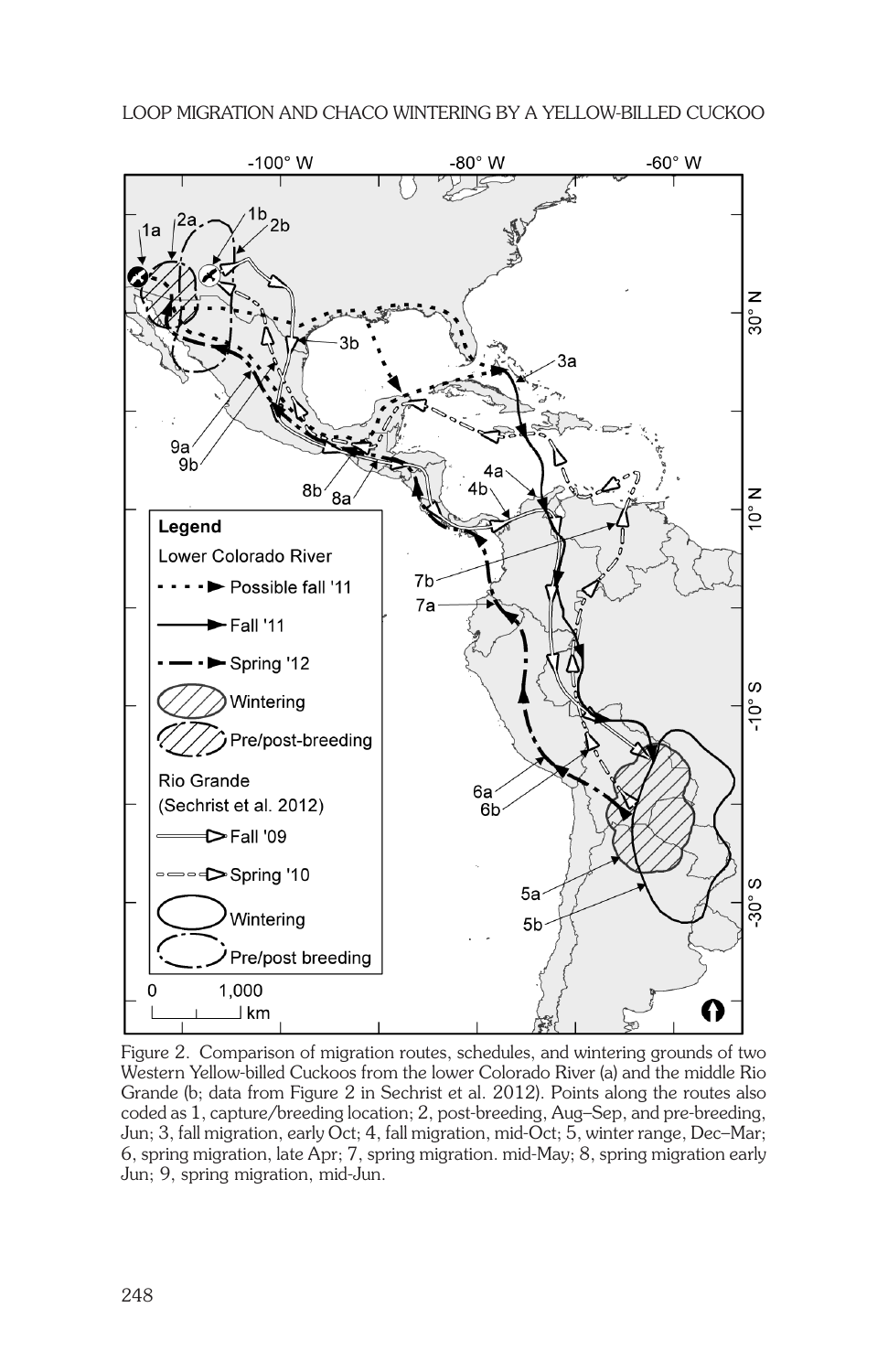as the width of the buffer to display positional error around the points. The mean latitudinal error from the nest was 211.2 km south (range 16.3–353.9 km,  $SD = 107.1$  km,  $n = 10$ ), or approximately  $2^{\circ}$  south, large compared to the longitudinal error (mean  $57.2$  km, range  $10.7$ – $158.3$  km, SD =  $43.6$  $km, n = 10$ ). Visual assessment of the locations suggested that through the year, several other points outside the grasp of the equinoxes were shifted south by a similar amount, including a cluster of points placed in the Pacific Ocean south of Central America, when the bird was probably in Panama, Nicaragua, or Honduras during spring migration.

We inferred the following from the estimated locations:

Post-breeding Dispersal and Fall Migration

- The bird left the breeding site around 17 August, moving east toward central southern Arizona or northwest Mexico, where she remained until 13 September.
- On 14 September, she flew east to 104<sup>°</sup>–107<sup>°</sup> W longitude, staying until 27 September.
- After spending six weeks in the southwest U.S. or northern Mexico postbreeding, the bird swiftly moved east, apparently flying ~2000 km from 27 September to 1 October (mean 500 km/day). By 1 October she was at 85.5°–87.5° W longitude.
- On 3 October, she was in line with Florida, Cuba and Central America. From 6–19 October she was east of Florida's longitude.
- From 20 to 25 October, she apparently moved through eastern Colombia, then spent late October to mid-November in Amazonian Brazil.

# **Winter**

- The bird spent mid-November through March, and probably April, in the Gran Chaco of central South America, in the region where the borders of Paraguay, Bolivia, and Argentina intersect.
- Latitude data from 12 to 29 March were unusable, the dates being too near the equinox, but longitude was static. By late March she had possibly moved south toward coastal Argentina. It is unclear if this shift was error due to weather or a prolonged effect of the equinox.

# Spring Migration

- She began moving north by 28 April and was in Central America from late May to early June.
- Data from June were largely unusable (possibly because of weather or the geolocator being too shaded), but she likely moved northwest through southern Mexico to arrive in central Mexico 18–23 June. By 28 June, she was back in southern Arizona or Sonora.
- • By 9 July she had returned to the breeding site, and began nesting around 12 July.

Fall migration from the southwest U.S. to South America took three weeks (mean 225–250 km/day), with another month taken to arrive on the wintering grounds (mean 117 km/day). Spring migration lasted two months, one month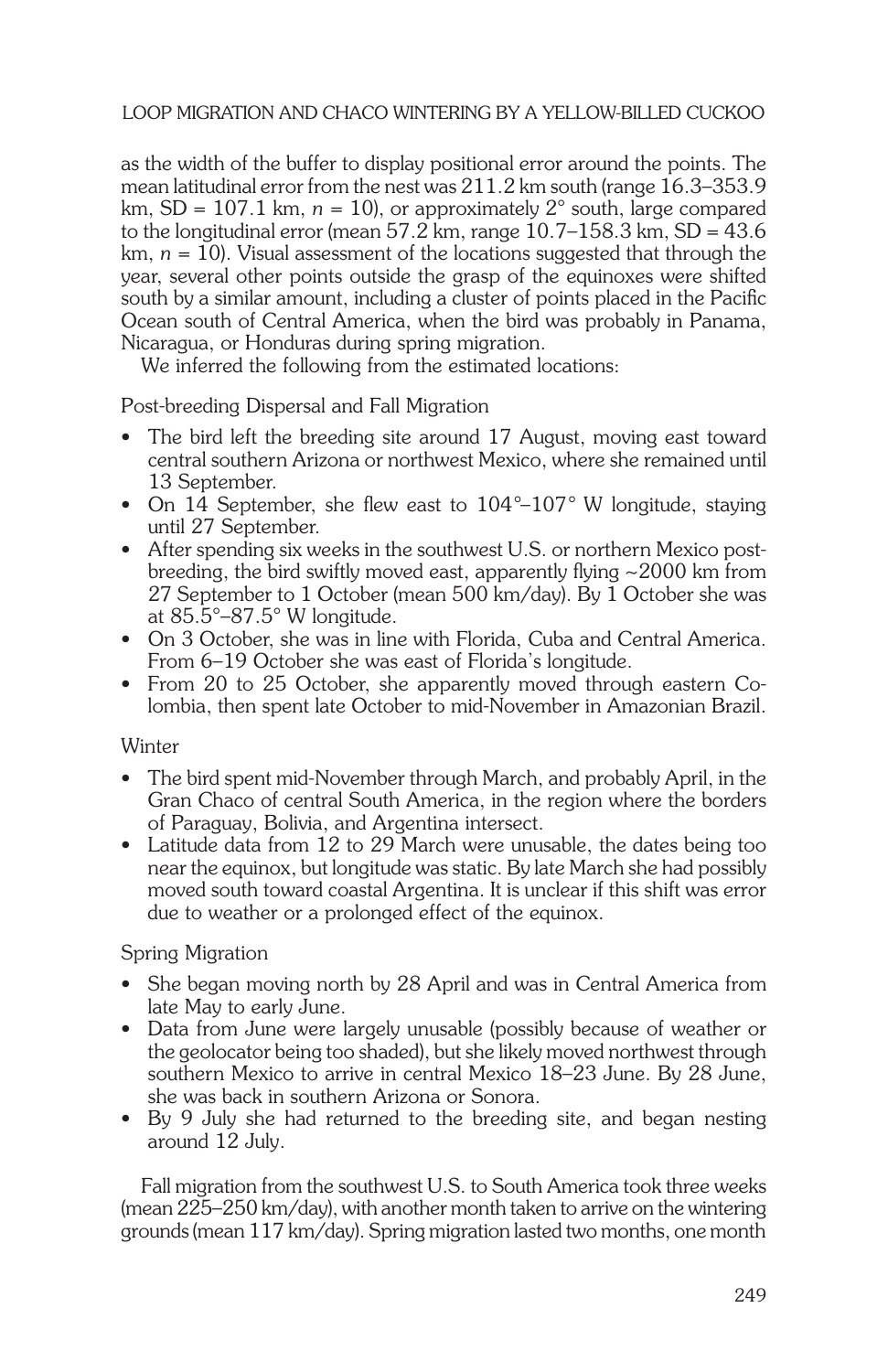from the wintering grounds to Central America (mean 150 km/day), another to the southwest U.S. (mean 123 km/day). The distance from the breeding site to the core wintering grounds was 9500–9900 km (depending on the fall route), and the distance back to the breeding site was 9100–9200 km.

In comparison to that tracked by Sechrist et al. (2012), our cuckoo took a similar but reversed loop route (Figure 2). That is, she apparently migrated through the Caribbean in the fall and through Central America in the spring, whereas the cuckoo captured on the middle Rio Grande took a fall route through Central America and returned in the spring through the Caribbean. The timing of the two cuckoos' migration was also strikingly similar; both apparently left their breeding grounds around late August, arrived in northern Colombia in mid-October, and arrived on the wintering grounds mid-November. Both began spring migration in late April, and after staging in other areas in northwest Mexico or southern Arizona, they both returned to their respective breeding grounds around the end of June.

## **DISCUSSION**

Understanding the cuckoo's migration strategies and where it stages and winters enables the expansion of management beyond the present limited scope of its breeding grounds. On a more basic ecological level, this information may help answer questions about flexibility in migration strategy and divergence of eastern and western Yellow-billed Cuckoo populations. Additionally, as geolocator technology for smaller birds is still evolving, our results support the application of this technology to smaller migratory land birds.

We did not find the geolocators to affect the cuckoos' rate of recapture or ability to breed; the fraction 1/8 recaptured is comparable to the 9.9% rate of recapture of 183 cuckoos banded along the lower Colorado River from 2009 to 2012 (McNeil et al. 2013). In a review of geolocator studies, Bridge et al. (2013) also found rates of return of birds with and without geolocators to be comparable. Though we failed to refind any of the 21 other adults captured but not fitted with geolocators in 2011, we recaptured three birds banded in the study area in earlier years (McNeil et al. 2013), suggesting some site fidelity with a relatively low probability of recapture. That all geolocator-fitted cuckoos thus far recaptured have been female (three including another female recaptured on the Pecos River whose geolocator failed soon after deployment, Sechrist and Best 2012) is somewhat unexpected because we typically capture and recapture fewer females than males (16% and 2.8% fewer, respectively; McNeil et al. 2013). Females average around 10% heavier than males (in this small sample of eight birds, the females averaged 14% heavier), though all our attachments weighed no more than 1.9% of the body mass of any bird, below the recommended limit of 3% (Gustafson et al. 1997). As birds may lose mass during migration, we recommend long-term attachments be as light as possible.

Our exclusion of over 60% of the data is consistent with other studies that have discarded as much as 62% of data from birds inhabiting forested environments (e.g., Ryder et al. 2011), the result of shade confounding the light-level readings from which locations are calculated (Fudickar et al. 2012). As we found, location error averaging over 200 km (Fudickar et al.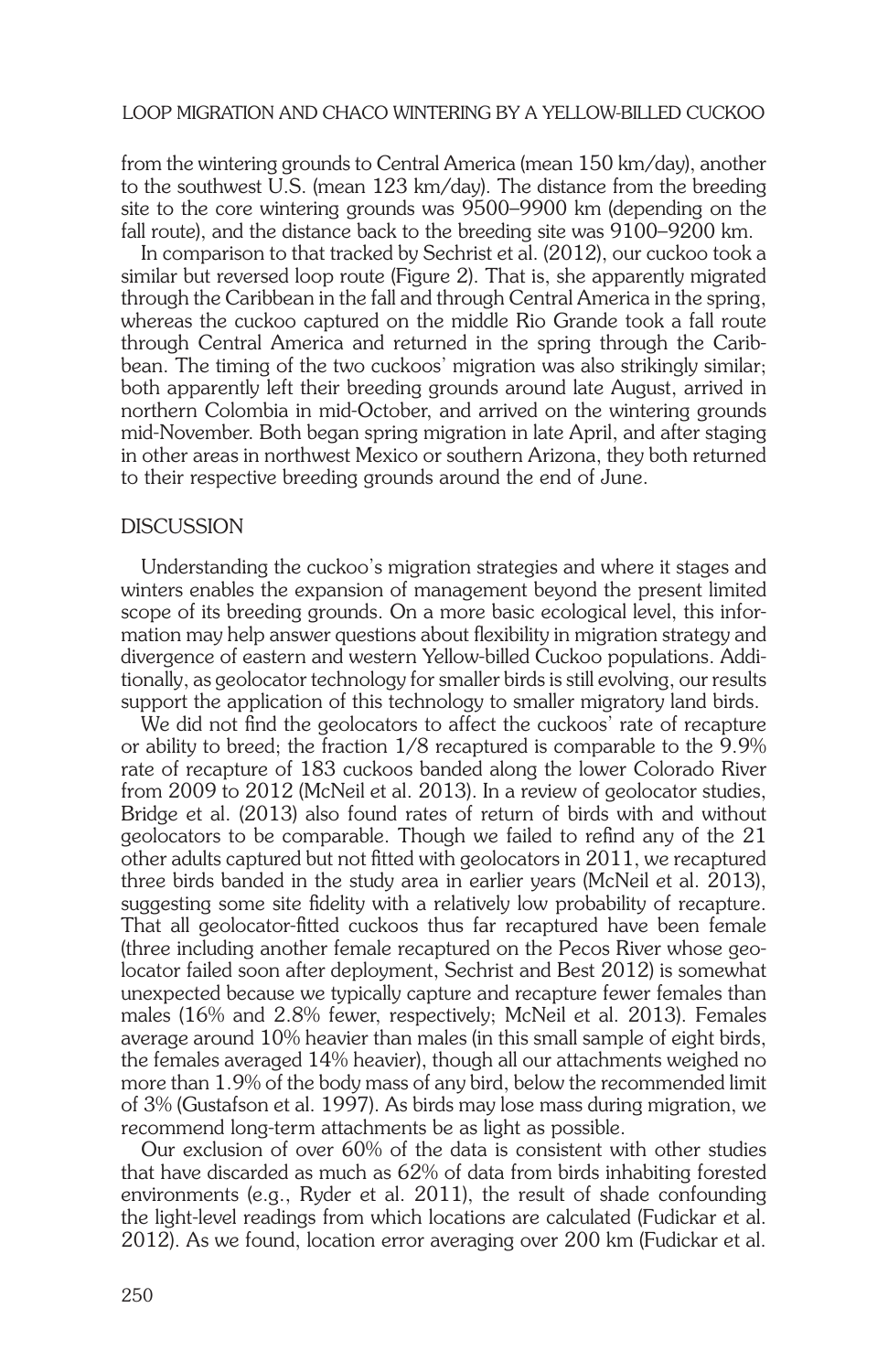2012, Lisovski et al. 2012) is typical for latitude (see Hill 1994 for detailed explanation), and latitude data from the periods around the fall and spring equinoxes were largely unusable, often implying locations near the poles (data not shown). Unfortunately, our bird spent the period most affected by the fall equinox making the largest movements east. Because readings for longitude are unaffected during the equinoxes, we were able to infer possible routes for this portion of fall migration. As the first tracked cuckoo passed between the West Indies and Yucatan Peninsula (Sechrist et al. 2012), this route (though reversed in direction and season) seems the most plausible.

The apparent staging by both tracked cuckoos in southern Arizona or northern Mexico pre- and post-breeding suggests this region is important to the western population during these stages of its life cycle. The Yellow-billed Cuckoo is often described as wandering or nomadic during periods surrounding the breeding season, exploiting outbreaks of large insects (Hamilton and Hamilton 1965, Hughes 1999); birds of many species wander considerable distances after breeding but before migration (Rappole and Ballard 1987). Nomadic or exploratory behavior should aid the cuckoo in locating ephemeral patches of cottonwood–willow forest.

The North American monsoon typically develops over southwest Mexico from late May to early June, arriving in northwest Mexico from mid- to late June, and in the southwest U.S. by early July (Adams and Comrie 1997) roughly tracking the movement of our cuckoo through Mexico in June to its arrival in the southwest U.S. by early July. The spike in rainfall in July and August over the center of the monsoonal region in northwest Mexico (Douglas et al. 1993) coincides with the peak of western cuckoo nesting. If cuckoos track monsoonal flushes of new vegetation and insects (Wallace et al. 2013), they may be pursuing a multi-stage strategy for breeding and migration, as found in some other birds (e.g., Stach et al. 2013).

Sechrist et al. (2012) raised "migratory double-brooding" (breeding in two regions in one year, separated by a migration) as a possible reason for cuckoos to visit Mexico late in the breeding season. First suggested by Rohwer et al. (2009), this hypothesis is based on circumstantial evidence alone, and it appears increasingly unlikely (Rohwer and Wood 2013). Sechrist et al. (2012) also suggested molt migration as a possible cause for the stopover in Mexico, while acknowledging that the stopover was too brief; also, the Yellow-billed Cuckoo molts its flight feathers mainly in its winter range (Pyle 1997, Rohwer and Wood 2013). Tracking many more individuals, through more than one annual cycle, is needed to test these hypotheses and assess fidelity to staging areas.

The similarity in the timing of the two tracked cuckoos' migration was unsurprising. In long-distance migrants, it is often highly consistent within a population (Stanley et al. 2012) and determined genetically (Berthold and Helbig 1992), though it can be affected by factors such as energetic condition and nesting date (Stutchbury et al. 2011). Western cuckoos' breeding much later than the eastern population (Hughes 1999) also suggests the western population may winter farther south and thus travel farther from the winter to the breeding grounds (Rubolini et al. 2005), or it may begin spring migration later than the eastern population. The lack of migration data on eastern individuals currently prevents further comparison.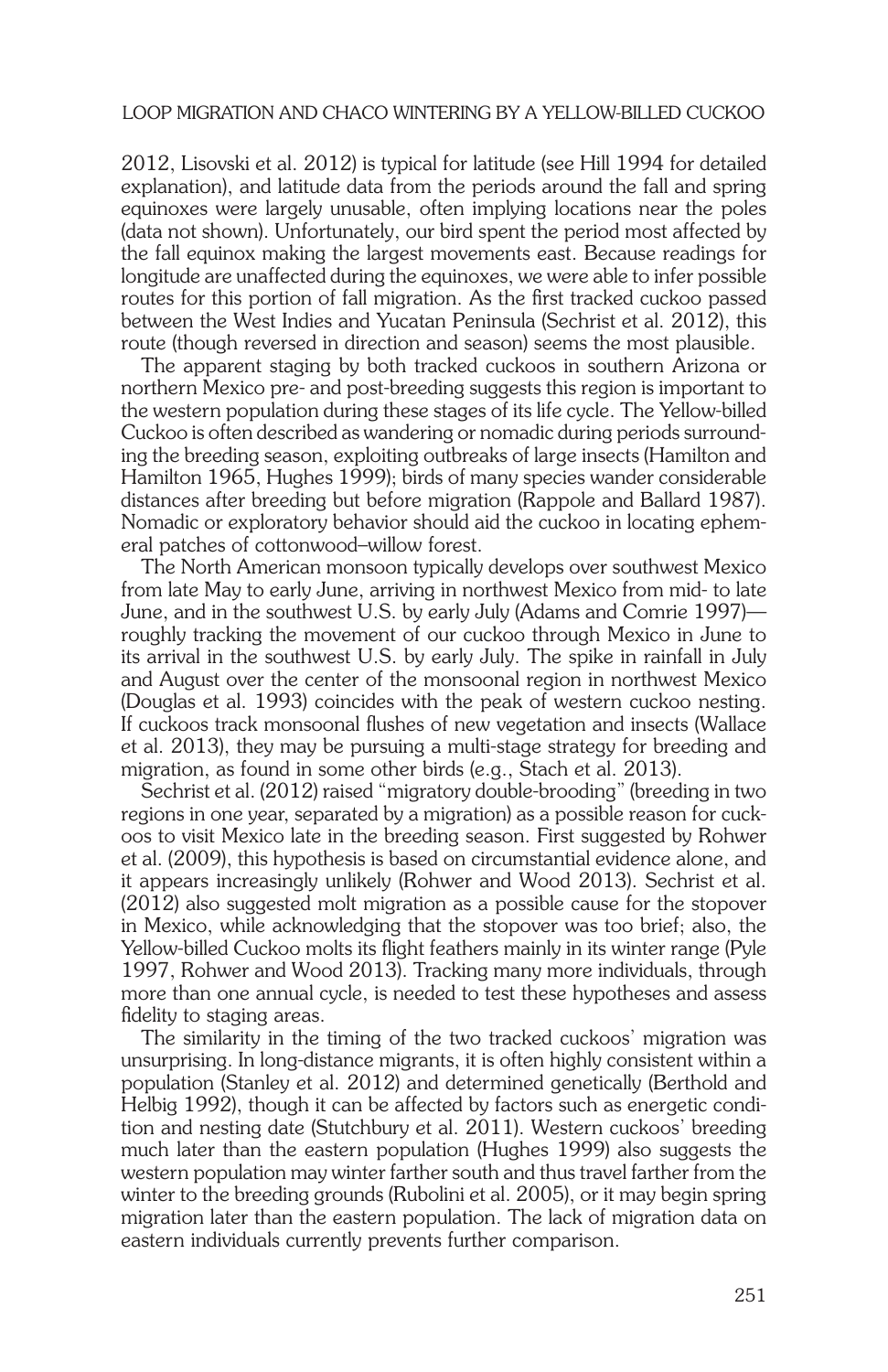The reversal of the two tracked cuckoos' loop routes implies that western cuckoos' migration routes are flexible, as found in some other species (Alerstam et al. 2006, Vardanis et al. 2011, Stanley et al. 2012). Sechrist et al. (2012) already dispelled speculation that only eastern cuckoos migrate through the Caribbean (Hughes 1999), and both birds' passing through the Caribbean suggests migration of western cuckoos through this area may even be common. Within a population, migration routes are generally more flexible than timing (Delmore et al. 2012, Stanley et al. 2012), as we found. Loop routes are common (Klaassen et al. 2010, Stanley et al. 2012), though typically the movement is in a consistent direction (e.g., clockwise). Because wind direction can be the greatest predictor of flight direction (Able 1973), the direction of the wind at the start of each migration may have driven each bird's decision whether to pass through Central America or the Caribbean.

The threats to western cuckoos on their breeding grounds, primarily habitat loss and degradation (Gaines and Laymon 1984), increasingly exacerbated by long-term drought and climate change (Ault et al. 2014), may be even greater in their winter range. The Gran Chaco, containing the second largest native forest in South America after the Amazon Basin, has, over the last few decades, experienced large-scale conversion and fragmentation of forest for expanding cattle and soybean production (Berbery et al. 2006). Deforestation of the Chaco in Argentina, Paraguay, and Bolivia represents the greatest loss of forest cover globally in the 21st century (Hansen et al. 2013). From 2005 to 2010, annual rates of deforestation in this region (1.5–2.5%) surpassed Latin American and world averages (0.5% and 0.2%, respectively, reviewed by Seghezzo et al. 2011). Gasparri and Grau (2009) found deforestation of Chaco dry forest accelerating, with over 1.4 million ha destroyed in the last 35 years. Mastrangelo and Gavin (2014) encouraged alternatives to intensive agriculture, such as selective clearing, to lessen the continuing reduction of habitat for birds in this region. A better understanding of the winter range, including identifying and supporting actions to reduce these threats, will promote conservation of western cuckoos through their full life cycle.

#### ACKNOWLEDGMENTS

We thank the Bureau of Reclamation, Lower Colorado River Multi-Species Conservation Program (contracting officer representative Barbara Raulston) for funding the long-term monitoring of the Western Yellow-billed Cuckoo that made this study possible. We also thank our coworkers at the Southern Sierra Research Station and 2011–2012 field crews. Additional thanks to Melanie Culver and the Conservation Genetics Lab, University of Arizona School of Natural Resources and the Environment, for help with methods for sexing. Juddson Sechrist (Bureau of Reclamation) gave us advice on fitting geolocators as well as helpful comments on the manuscript, and James Fox (British Antarctic Survey) provided information on geolocator specifications. We gratefully thank the anonymous peer reviewer for constructive comments and edits.

#### Literature Cited

Able, K. P. 1973. The role of weather variables and flight direction in determining the magnitude of nocturnal bird migration. Ecology 54:1031–1041.

Adams, K. A., and Comrie, A. C. 1997. The North American monsoon. Bull. Am. Meteorol. Soc*.* 78:2197–2213.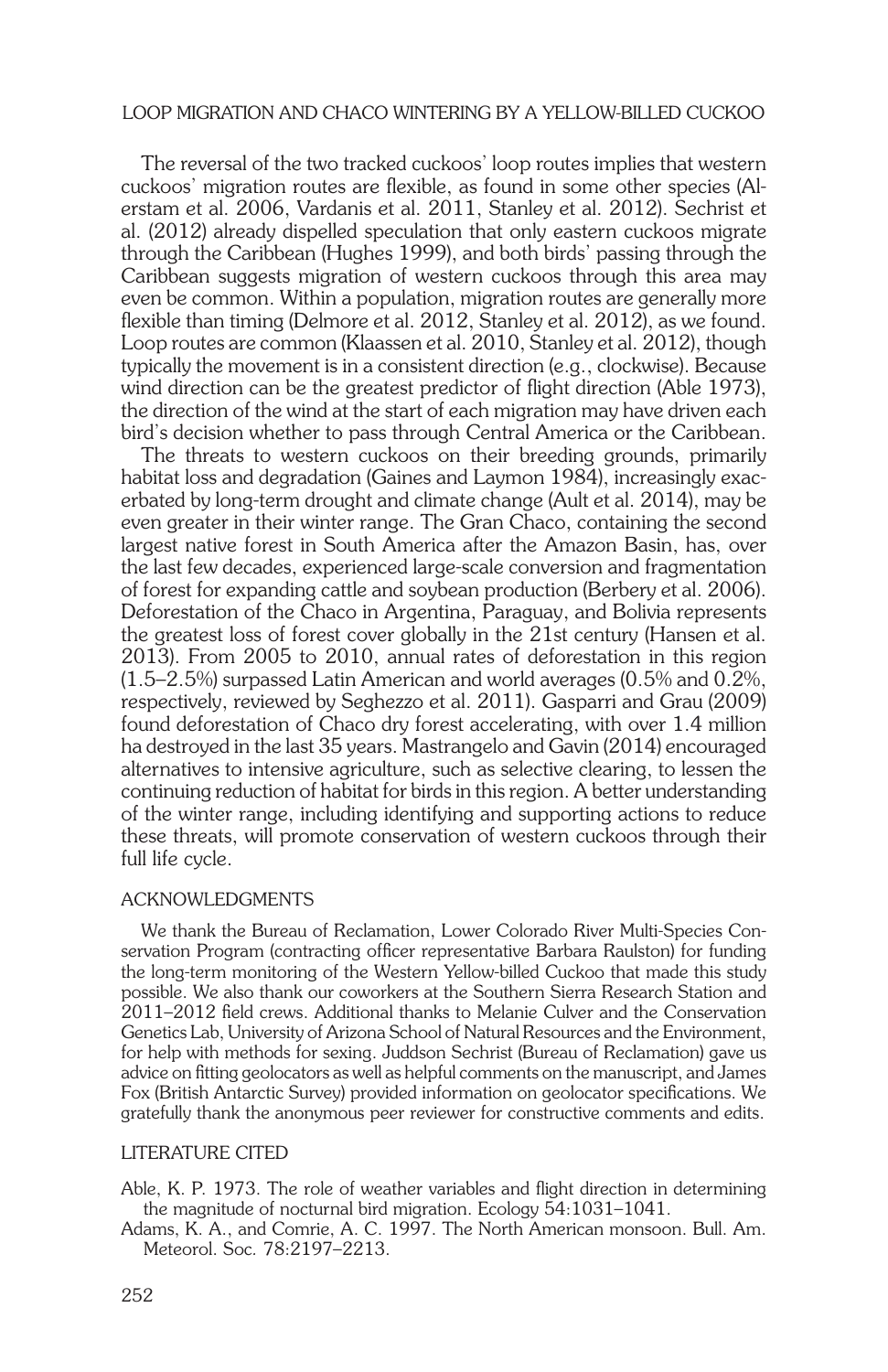- Alerstam, T., Hake, M., and Kjellen, N. 2006. Temporal and spatial patterns of repeated migratory journeys by Ospreys. Anim. Behav. 71:555–566.
- Ault, T. R., Cole, J. E., Overpeck, J. T., Pederson, G. T., and Meko, D. M. 2014. Assessing the risk of persistent drought using climate model simulations and paleoclimate data. J. Climate 27:7529-7549.
- Berbery, E. H., Doyle, M., and Barros, V. 2006. Regional precipitation trends, in Climate Change in the La Plata Basin (V. Barros, R. Clarke, and P. S. Dias, eds.). Inter-American Institute for Global Change Research; https://www.eol.ucar.edu/ system/files/climate\_change\_lpb.pdf.
- Berthold, P., and Helbig, A. J. 1992. The genetics of bird migration: Stimulus, timing, and direction. Ibis 134:35–40.
- Bridge, E. S., Kelly, J. F., Contina, A., Gabrielson, R. M., MacCurdy, R. B., and Winkler, D. W. 2013. Advances in tracking small migratory birds: A technical review of light-level geolocation. J. Field Ornithol. 84:121–137.
- Crawford, R. L., and Stevenson, H. M. 1984. Patterns of spring and fall migration in northwest Florida. J. Field Ornithol. 55:196–203
- Delmore, K. E., Fox, J. W., and Irwin, D. E. 2012. Dramatic intraspecific differences in migratory routes, stopover sites and wintering areas, revealed using light-level geolocators. Proc. Royal Soc. B 279:4582–4589.
- Douglas, M. W., Maddox, R. A., and Howard, K. 1993. The Mexican monsoon. J. Climate 6:1665–1677.
- Fox, J. W. 2010. Geolocator manual, version 8; http://www.birdtracker.co.uk.
- Fudickar, A. M., Wikelski, M., and Partecke, J. 2012. Tracking migratory songbirds: accuracy of light-level loggers (geolocators) in forest habitats. Methods Ecol. Evol. 3:47–52.
- Gaines, D., and Laymon, S. A. 1984. Decline, status and preservation of the Yellowbilled Cuckoo in California. W. Birds 15:49–80.
- Gasparri, N. I., and Grau, H. R. 2009. Deforestation and fragmentation of Chaco dry forest in NW Argentina (1972–2007). Forest Ecol. Mgmt. 258:913–921.
- Gustafson, M. E., Hildenbrand, J., and Metras, L. 1997. The North American Bird Banding Manual (electronic version), version 1.0; https://www.pwrc.usgs.gov/ bbl/manual/.
- Hamilton W. J., and Hamilton, M. E. 1965. Breeding characteristics of Yellow-billed Cuckoos in Arizona. Proc. Calif. Acad. Sci. (4th Ser.) 32:405–432.
- Hansen, M. C., Potapov, P. V., Moore, R., Hancher, M., Turubanova, S. A., Tyukavina, A., Thau, D., Stehman, S. V., Goetz, S. J., Loveland, T. R., Kommareddy, A., Egorov, A., Chini, L., Justice, C. O., and Townshend, J. R. G. 2013. Highresolution global maps of 21st-century forest cover change. Science 342:850–853.
- Hill, R. D. 1994. Theory of geolocation by light levels, in Elephant Seals: Population Ecology, Behavior, and Physiology (B. J. Le Boeuf and R. M. Laws, eds.), pp. 227–236. Univ. Calif. Press, Berkeley.
- Hughes, J. M. 1999. Yellow-billed Cuckoo (*Coccyzus americanus*), in The Birds of North America (A. Poole and F. Gill, eds.), no. 418. Birds N. Am., Philadelphia.
- Klaassen, R. H. G., Strandberg, R., Hake, M., Olofsson, P., Tøttrup, A. P., and Alerstam, T. 2010. Loop migration in adult Marsh Harriers *Circus aeruginosus*, as revealed by satellite telemetry. J. Avian Biol. 41:200–207.
- Lisovski, S., Hewson, C. H., Klaasseen, H. G., Korner-Nievergelt, F., Kristensen, M. W., and Hahn, S. 2012. Geolocation by light: Accuracy and precision affected by environmental factors. Methods Ecol. Evol. 3:603–612.
- Lower Colorado River Multi-Species Conservation Program. 2004. Lower Colorado River Multi-Species Conservation Program, volume II: Habitat Conservation Plan. Bureau of Reclamation, Sacramento, CA; http://www.lcrmscp.gov/publications/ hcp\_volii\_dec04.pdf.
- Marra, P., Hobson, K., and Holmes, R. T. 1998. Linking winter and summer events in a migratory bird by using stable-carbon isotopes. Science 282:1884–1886.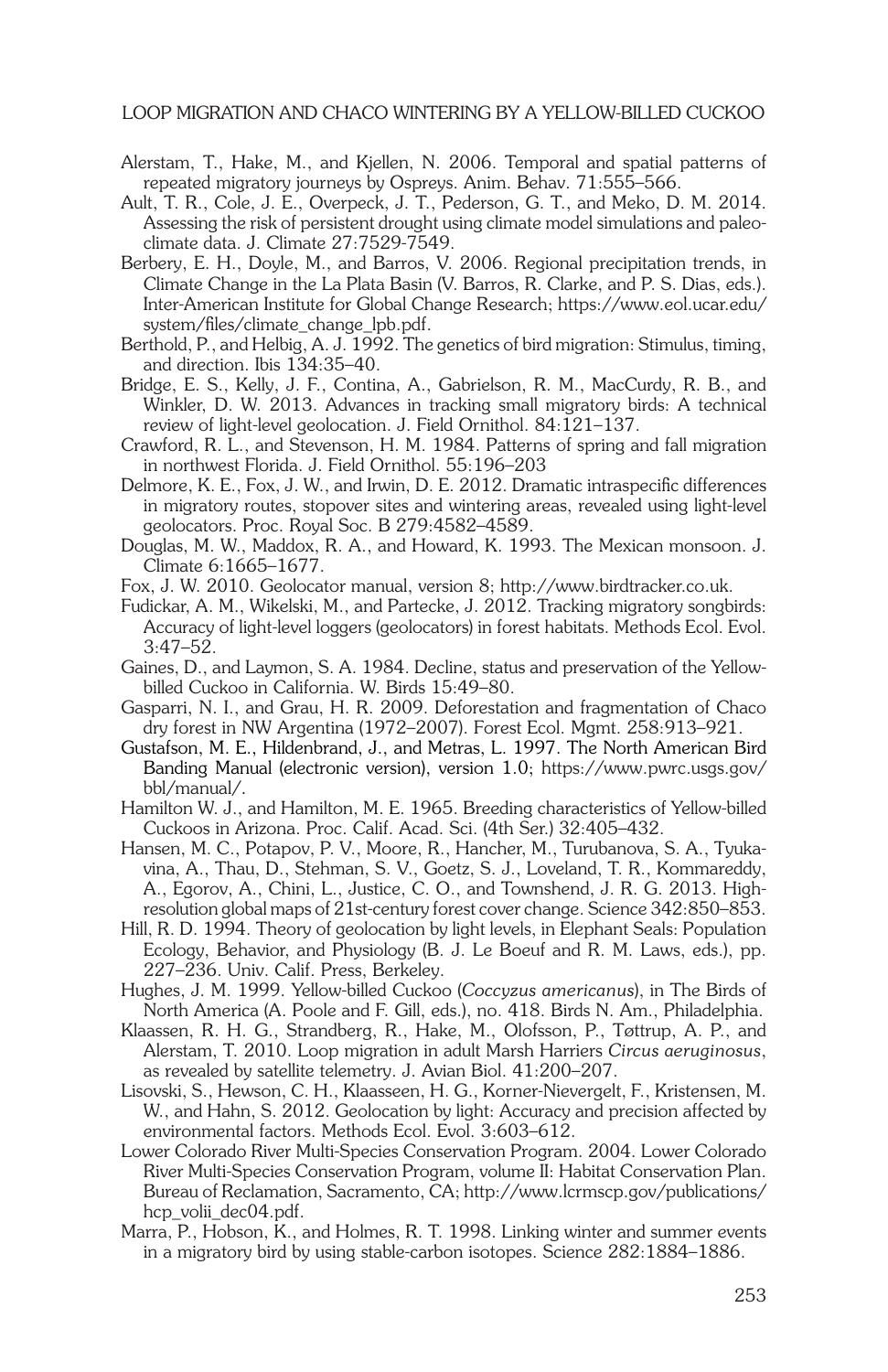- Mastrangelo, M. E., and Gavin, M. C. 2014. Impacts of agricultural intensification on avian richness at multiple scales in dry Chaco forests. Biol. Conserv. 179:63–71.
- McKinnon, E. A., Fraser, K. C., and Stutchbury, B. J. M. 2013. New discoveries in landbird migration using geolocators, and a flight plan for the future. Auk 130:211-222.
- McNeil, S. E., Tracy, D., Stanek, J. R., and Stanek, J. E.. 2012. Yellow-billed Cuckoo distribution, abundance and habitat use on the lower Colorado River and tributaries, 2011 annual report to the Bureau of Reclamation, Lower Colorado River Multi-Species Conservation Program, Boulder City, NV. Southern Sierra Research Station, Weldon, CA; www.lcrmscp.gov/reports/2011/d7\_ann\_rep\_11\_jul12.pdf.
- McNeil, S. E., Tracy, D., Stanek, J. R., and Stanek, J. E. 2013. Yellow-billed Cuckoo distribution, abundance and habitat use on the lower Colorado River and tributaries, 2008–2012 summary report to the Bureau of Reclamation, Lower Colorado River Multi-Species Conservation Program, Boulder City, NV. Southern Sierra Research Station, Weldon, CA; www.lcrmscp.gov/reports/2012/d7\_sumrep\_08-12.pdf.
- Pyle, P. 1997. Identification Guide to North American Birds, part I. Slate Creek Press, Bolinas, CA.
- Ramirez-Villegas, J., Jarvis, A., and Touval, J. 2012. Analysis of threats to South American flora and its implication for conservation. J. Nature Conserv. 20:337–348.
- Rappole, J. H., and Ballard, K. 1987. Postbreeding movements of selected species of birds in Athens, Georgia. Wilson Bull. 99:475–480.
- Rappole, J. H., and Tipton, A. R. 1991. New harness designs for attachment of radio transmitters to small passerines. J. Field Ornithol. 62:335–337.
- Rohwer, S., Hobson, K. A., and Rohwer, V. G. 2009. Migratory double breeding in neotropical migrant birds. 2009. Proc. Natl. Acad. Sci. 106:19050–19055.
- Rohwer, S., and Wood, C. S. 2013. Abundant early-summer breeding in Sinaloa does not suggest post-migration breeding in three potential double breeders. Wilson J. Ornithol. 125:243–250.
- Rubolini, D., Spina, F., and Saino, N. 2005. Correlates of timing of spring migration in birds: A comparative study of trans-Saharan migrants. Biol. J. Linn. Soc. 85:199–210.
- Ryder, T. B., Fox, J. W., and Marra, P. P. 2011. Estimating migratory connectivity of Gray Catbirds (*Dumetella carolinensis*) using geolocator and mark–recapture data. Auk 128:448–453.
- Sechrist, J., and Best, E. 2012. Yellow-billed Cuckoo migration study results, Pecos River, New Mexico 2011–2012. U.S. Department of the Interior, Bureau of Reclamation, Fisheries and Wildlife Resources, Denver; http://www.usbr.gov/pmts/ fish/Reports/Pecos YBCU Geolocator Final 2012web.pdf.
- Sechrist, J., Paxton, E. H., Ahlers, D., Doster, R. H., and Ryan, V. M. 2012. One year of migration data for a Western Yellow-billed Cuckoo. W. Birds 43:2–11.
- Seghezzo L, Volante, J. N., Paruelo, J. M., Somma, D. J., Buliubasich, E. C., Rodríguez, H. E., Gagnon, S., and Hufty, M. 2011. Native forests and agriculture in Salta (Argentina): Conflicting visions of development. J. Environ. Devel. 20:251–277.
- Sogge, M. K., Owen, J. C., Paxton, E. H., Koronkiewicz, T. J., and Langridge, S. M. 2001. A targeted mist net capture technique for the Willow Flycatcher. W. Birds 32:701–710.
- Stach, R., Jakobsson, S., Kullberg, C., and Fransson, T. 2013. Geolocators reveal three consecutive wintering areas in the Thrush Nightingale. Animal Migration  $1:1-7$ .
- Stanley, C. Q., MacPherson, M., Fraser, K. C., McKinnon, E. A., and Stutchbury, B. J. M. 2012. Repeat tracking of individual songbirds reveals consistent migration timing but flexibility in route. PLoS One 7:e40688; http://journals.plos.org/ plosone/article?id=10.1371/journal.pone.0040688.